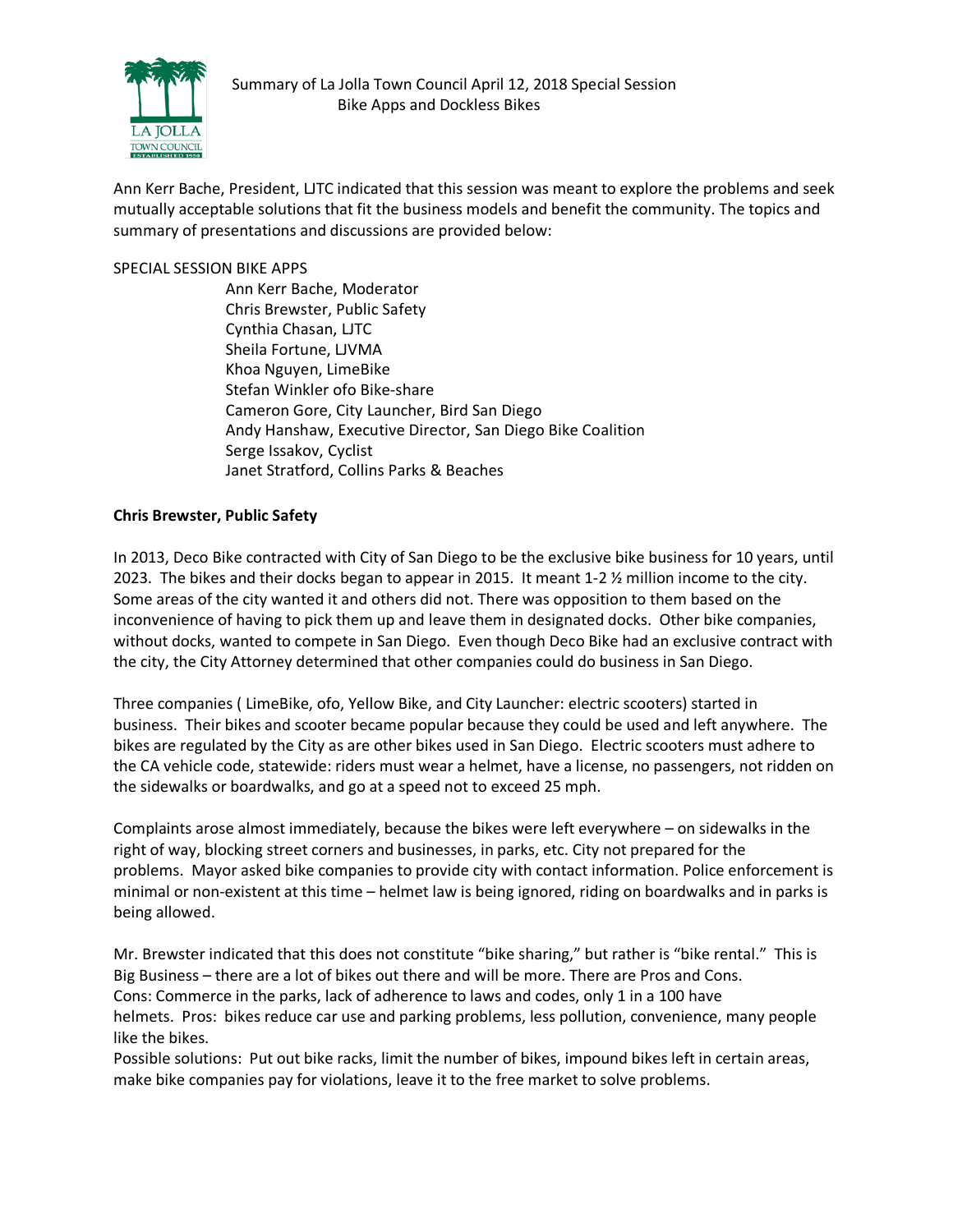#### **Sheila Fortune, La Jolla Merchants Assoc.**

Deco Bikes are only interested in obtaining paid advertising on their bikes, not interested in bike rentals. La Jolla Merchants Assoc. has regulatory authority over "prowl" – the private right of way in the La Jolla Business District (BID). This has turned out to be a much bigger problem than anticipated. The Assoc. does not want public complaints or companies taking money and not giving back to the community. The Assoc. wants to find solution.

## **Bike Share Companies**

Stefan Winkler – Yellow Bikes (ofo): No bikes deployed here in La Jolla and in other neighborhoods. They are in San Diego for less than a year. They have 1200 employees globally. Khoa Nguyan – LimeBike: Theirs are regular bikes, battery in back to help going up hills and scooter. He says over 50% of all their rides are within 50 yards of transit stops for people going home. They have no docks because that would defeat the transit purpose and of going anywhere people want to go. They are not in La Jolla yet. We put the bikes where demand is high and in high transit areas.

Cameron Gore – City Launcher electric scooters: There were 50 electric scooter "Birds" in PB and now more. They have a group of people called SOS- Save our Sidewalks - who pick up scooters every night and redistribute them to other areas.They do not increase the number of Birds in an area, unless they are being used frequently, all day. They are affordable to everyone. Electric bikes have no carbon emissions. They are introducing a Free Helmets program in which for \$1 newhelmets are shipped to people. Some helmets will be given away for free. A drivers' license is required through their App.

## **Question:** Can helmets be tethered to the scooters?

**Answer:** No, can't do it for hygienic reasons - can't share helmets.

**Question:** PB is real problem. Scooters are left everywhere in public right of way, riders are not using scooters safely , they are riding on sidewalks and boardwalks, they are not being considerate, and there is no police enforcement. Can you track who used the scooter last and confront the bad rider? **Answer:** Yes, if complaint comes in quickly. They are working on being able to supply real time feedback for bad riders.

# **Khoa Nguyen, LimeBikes**

### http://www.limebike.com/

We know where are bikes are. We encourage our riders to tell us if they are broken or in the wrong place. Q – Can you use a Get it Done App to photograph situation and send it no to bike company? Yes, you can get those kinds of reports. It is usually a situation where there is an initial 2 month period of chaos and then good people do the right thing.

# **Andy Henshaw, San Diego Bike Coalition**

We do bike advocacy for all the right reasons – because they are better than cars. Goal is 50% by 2035 in San Diego. Need more money being invested in infrastructure for bike riders in future. Need bikeway networks in downtown San Diego. Dockless bikes are great for the future. Need better and safer places to ride. A lack of bike parking is a problem, although parking spots may not work since the idea is to leave the bike anywhere for convenience purposes.

# **Comments from La Jolla residents**:

La Jolla ordinances and La Jolla Merchants Assoc. require La Jolla to improve, enhance and maintain it, to keep sidewalks free of clutter like retail store balloons, sandwich boards, newspaper racks. Walking through town is encouraged, not biking. There should be no vendors allowed in parks. These bikes are clutter and are vendors and there is no real financial benefit to the town or San Diego for allowing them.